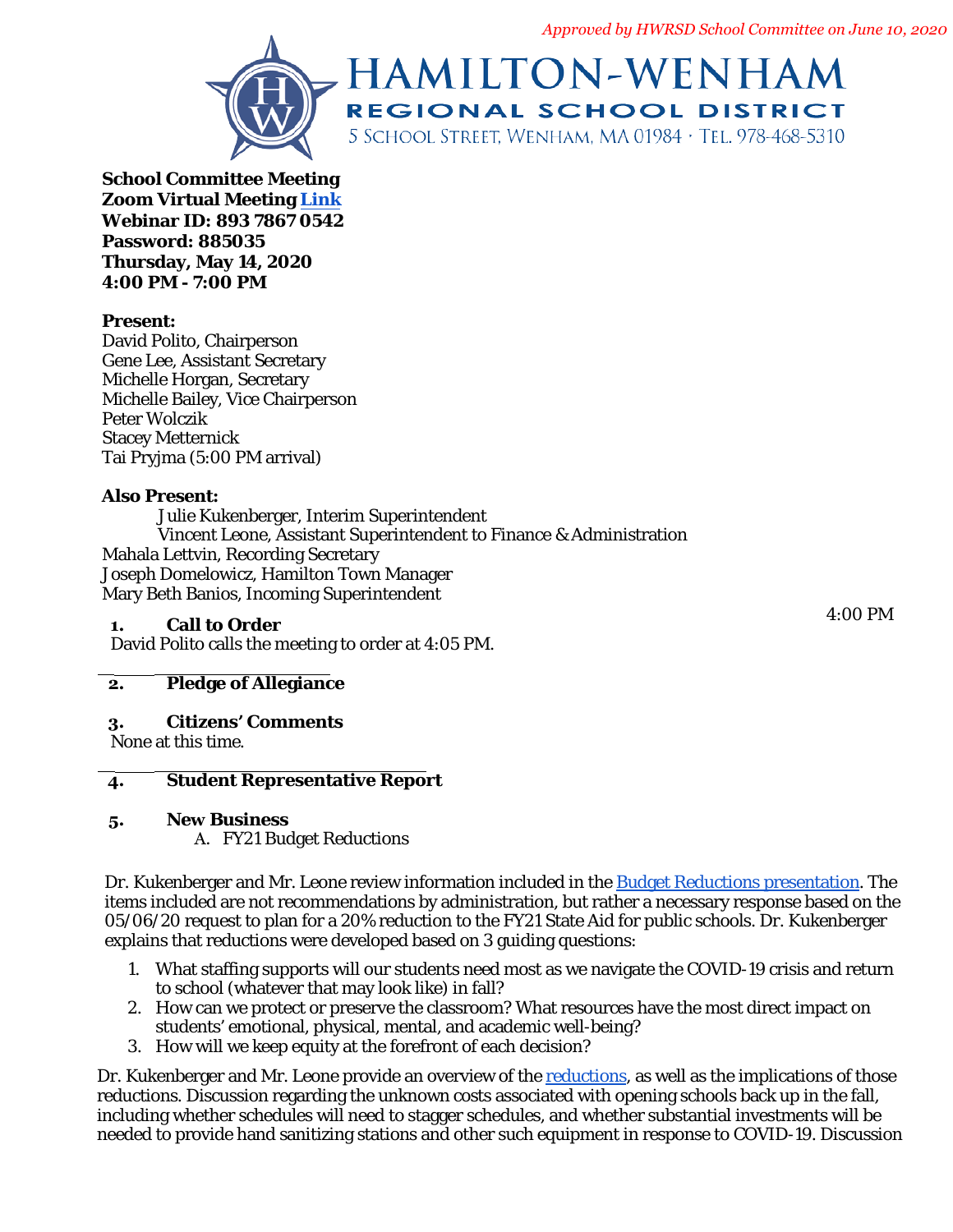regarding federal funding; state funding; CARES act; contract positions; athletic user fee percentages; long term impacts of changes; Town Meeting/Town response; voter education; etc.

Discussion regarding strategy moving forward; i.e. whether to vote on reduction this evening. Further discussion regarding the role of the Towns, debt exclusion, continuing capital requests, etc.

Lengthy discussion surrounding some of the reductions, including TAs, importance of early intervention, and the "teacher in charge" role with \$10,000 stipend. Dr. Kukenberger reminds the committee that equity was kept at the forefront of these tough decisions, and it is important to keep students' new needs in the forefront of all these discussions.

Discussion regarding other potential cost savings, with Ms. Metternick asking whether consideration has been given to consolidating the High School and Middle School. Dr. Kukenberger recommends that changes like this wait until after the public health crisis ends, allowing thorough discussion and thoughtful deliberations.

Dr. Kukenberger explains that if further reductions are called for, the district will need to begin cutting chorus/band/foreign language, and essentially offer only what is necessary for students to meet the minimum graduation requirements. Discussion regarding potential creative/unconventional solutions. Discussion regarding level-service; level-funding; out-of-district placement; etc.

#### B. TURF/HWRSD MOU [Exhibit](https://drive.google.com/file/d/1u7qfGe38yR1kWWEnX1YtdVylpwZIqiWk/view?usp=sharing)

Discussion regarding the TURF/HWRSD Memorandum of Understanding. Ms. Bailey explains that she did not review the MOU due to a misunderstanding about the agenda this evening. Ms. Metternick explains some of the changes made to the MOU, which has been approved by legal counsel.

#### **I MOVE THAT THE HAMILTON - WENHAM REGIONAL SCHOOL COMMITTEE ACCEPT THE MOU BETWEEN THE HAMILTON - WENHAM REGIONAL SCHOOL COMMITTEE AND THE HAMILTON - WENHAM TOWNS UNITED FOR RECREATIONAL FIELDS, AS PRESENTED IN THE [EXHIBIT.](https://drive.google.com/file/d/1u7qfGe38yR1kWWEnX1YtdVylpwZIqiWk/view?usp=sharing)**

### **MOTION by Michelle Horgan; SECONDED by Stacey Metternick.**

*Discussion*: History of this project, changing need and scope of the project, and overall benefit to the schools and towns Ms. Bailey asks if this vote is urgent, as she would abstain during a vote held this evening. There are no objections to tabling this vote until next week's meeting.

#### **I MOVE THAT THE HAMILTON - WENHAM REGIONAL SCHOOL COMMITTEE TABLE THE MOTION ON THE FLOOR.**

# **MOTION by Michelle Horgan; SECONDED by Gene Lee.**

Michelle Bailey Michelle Horgan YES; Stacey Metternick YES;<br>Tai Pryjma YES; Tai Pryjma Gene Lee YES: Peter Wolczik YES;<br>David Polito YES. David Polito

### **MOTION PASSES unanimously through roll call vote.**

### **6. Chair's Report**

No report.

### **7. Committee Reports**

A. Capital/Financial Planning Subcommittee

Hamilton - Wenham School Committee 05/14/2020 Meeting Minutes Page 2 of 4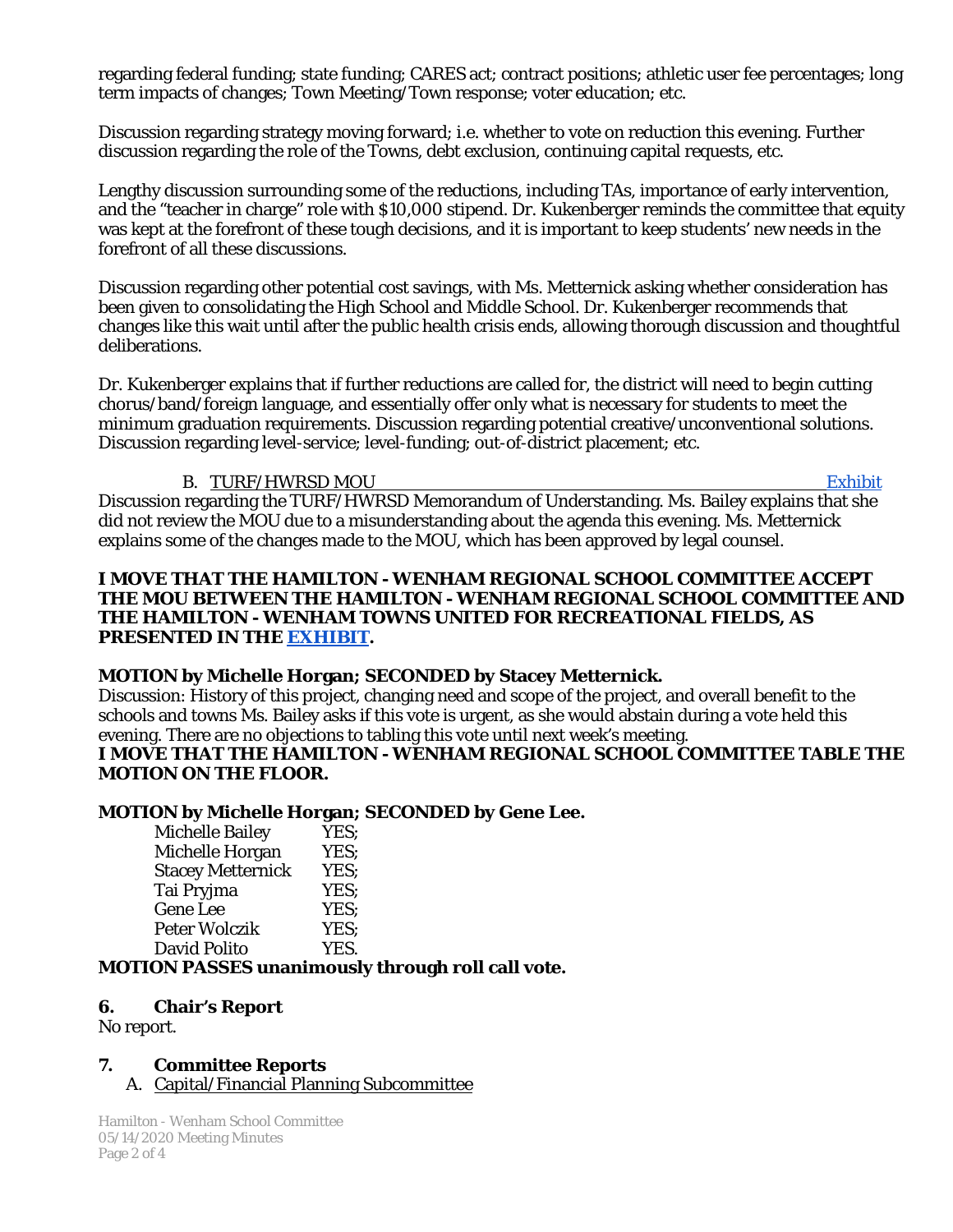- No other updates other than what has been covered in detail throughout the meeting.
- B. Policy Subcommittee
- Public Hearing regarding religious observation policy will be held next week, 05/20/20.
- C. Negotiations Subcommittee
- Ms. Horgan reports that the Negotiations Subcommittee will meet on 05/18/20 with the custodial union, and on 05/21/20 with the education association.

#### **8. Consent Agenda**

- A. Warrants [Exhibit](https://drive.google.com/file/d/1vCzFv9QI-ZMT8OayfYo8Uq13_WuKX-5a/view?usp=sharing)
- Voucher No. 1052
- Voucher No. 27
- Voucher No.2894
- Voucher No, 2895
- B. Vote to approve prior meeting minutes:
- January 8, 2020 [Exhibit](https://drive.google.com/file/d/1D17CgT5PbqNSNQi0Q0fQJ4_8UciiTQ2O/view?usp=sharing)
- 

#### ● February 12, 2020 [Exhibit](https://drive.google.com/file/d/1EX2on2L-1kNh5bLkyfZDa_u-5sdKKB5Y/view?usp=sharing) **I MOVE THAT THE HAMILTON WENHAM REGIONAL SCHOOL COMMITTEE ACCEPT THE CONSENT AGENDA AS PRESENTED IN THIS AGENDA INCLUDING THE WARRANTS AND PRIOR MEETING MINUTES AS LISTED ABOVE; THERE CAN BE NO FURTHER CHANGES.**

### **MOTION by Michelle Horgan; SECONDED by Gene Lee.**

| <b>Michelle Bailey</b>   | YES;            |
|--------------------------|-----------------|
| Michelle Horgan          | YES:            |
| <b>Stacey Metternick</b> | <b>ABSTAIN:</b> |
| Gene Lee                 | YES:            |
| Tai Pryjma               | YES:            |
| Peter Wolczik            | YES;            |
| David Polito             | YES.            |

### **MOTION PASSES by majority roll call vote (6:1) of 7 members present.**

### **9. Other**

- A. Topics for Future Meetings
- Nomination of EDFUND to the MASC Outstanding School Partner Award;
- Discussion regarding potential return of private school students;
- Public Hearing: Religious Observance Policy;
- Public Hearing: FY21 Budget Reductions;
- Q&A session/strategy for public meetings/community input.
- High School Principal Eric Tracy update regarding Q3 options.

### **10. Vote to Adjourn**

**I MOVE THAT THE HAMILTON - WENHAM REGIONAL SCHOOL COMMITTEE ADJOURN INTO EXECUTIVE SESSION AT 6:05 PM FOR PURPOSE #2 - TO CONDUCT STRATEGY SESSIONS IN PREPARATION FOR NEGOTIATIONS WITH NONUNION PERSONNEL OR TO CONDUCT COLLECTIVE BARGAINING SESSIONS OR CONTRACT NEGOTIATIONS WITH NONUNION PERSONNEL; AND ALSO FOR EXECUTIVE SESSION PURPOSE #3 - TO DISCUSS STRATEGY WITH RESPECT TO ALL COLLECTIVE BARGAINING GROUPS; AND NOT TO RECONVENE IN OPEN SESSION THEREAFTER.**

### **MOTION by David Polito.**

Hamilton - Wenham School Committee 05/14/2020 Meeting Minutes Page 3 of 4